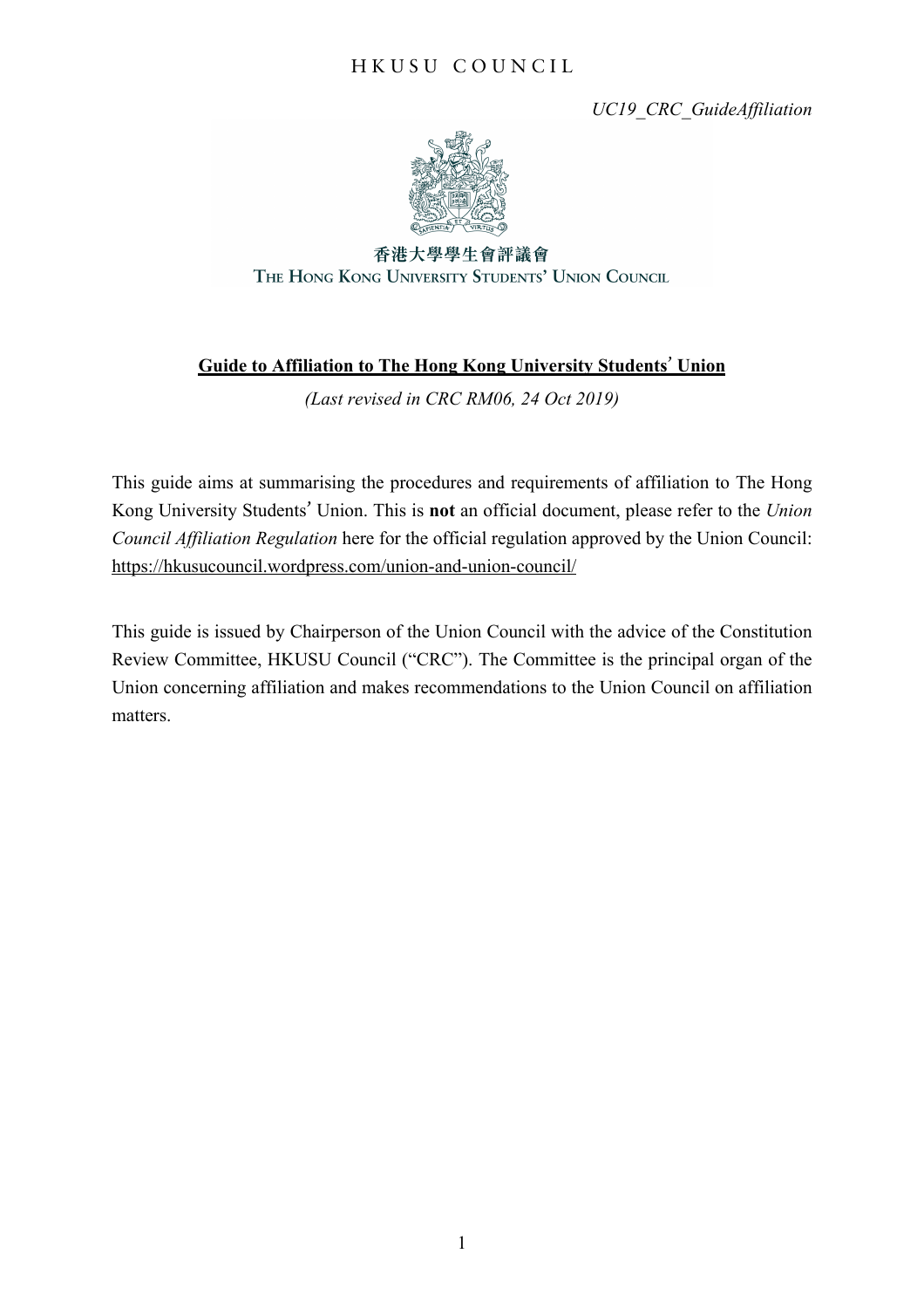## H K U S U C O U N C I L

### **A. Eligibility**

The (proposed) club/society:

- $\Box$  It shall be of a lawful nature
- $\Box$  Its constitutional purposes shall not contradict with those of the Union

1. to promote the welfare of the student body,

- 2. to act as a bridge between the student body and the University authority in furthering the interests of the students and the University as a whole,
- 3. to identify the student body with social issues in the interests of the people of Hong Kong, and
- 4. to represent the student body both locally and internationally.
- $\Box$  Its constitutional purposes shall not overlap to a large extent with any of the existing Union sub-organisations

Check whether there is a similar club/ society already affiliated to the Union Constitutions: https://hkusucouncil.wordpress.com/constitution/ Links: http://www.hkusu.org/en/about/

 $\Box$  Any connected organisations shall in no circumstance attempt to dominate the programme, finance, routine operations and administrative decisions; and shall in no circumstance attempt to interfere with the domestic affairs of the Union

If there is a "mother club" or parent organisation for your intended club/ society, or any connected organisations, make sure the club/ society retains its autonomy in deciding your actions and activities. It shall not try to affect the affairs of the Union.

 $\Box$  Its full membership shall only be opened to Full Members of the Union

Full Members of the Union includes all undergraduate students of the University of Hong Kong and all postgraduate students who have submitted the Union Subscription Fee. You may establish other types of memberships, but they shall not vote in your General Meetings/ Elections/ Pollings.

- $\Box$  It shall be able to secure a sound financial position
- $\Box$  It shall have at least 40 full members and at least 2 executive committee members
- $\Box$  It shall have a sustainable plan of operation

### **B. What do you need?**

 $\Box$  At least 40 full members and at least 2 executive committee members

For proposed societies, "full members" means the same as defined in your proposed constitution. For established societies, "full members" means the same as defined in your constitution.

 $\Box$  A (proposed) constitution

You may take references to constitutions of similar clubs , accessed through here: https://hkusucouncil.wordpress.com/constitution/

 $\Box$  A membership list

Including full names, University numbers, corresponding contact numbers, email addresses of its members and the type of membership.

 $\Box$  A list of executive committee members

Including full names, University numbers, corresponding contact numbers, email addresses

- $\Box$  Year plans, budgets and annual reports (or equivalent) of the past two sessions (if any)
- $\Box$  A year plan and budget of the current session
- $\Box$  Documents concerning relationship with connected organisations (if any)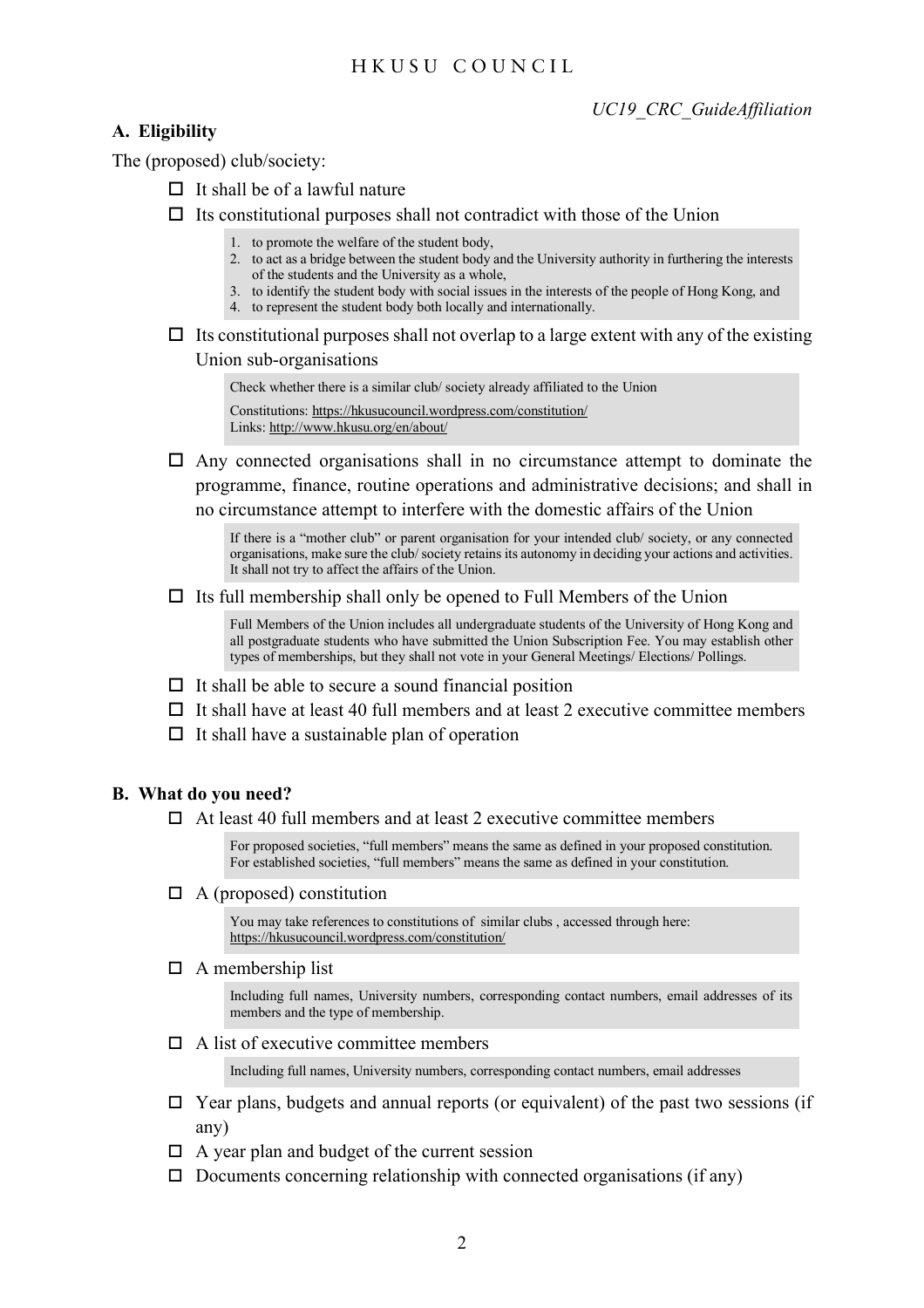# H K U S U C O U N C I L

### **C. Procedures**

1. Identify the type of sub-organisation of your club/ society.

For proposed Academic Societies, identify which Faculty Society you wish to be affiliated to as well.

**Faculty Societies** are the student organisation in the Faculty whose full members include all the undergraduates in the Faculty. Faculty Society serves as the official representative body of the students in the Faculty.

**Hall Students' Associations** are the student organisations whose full members include all Full Members of the Union in the respective Hall/College as recognised by the Union Council. Hall Students' Association, once recognised by the Union Council, is the official representative body of the student members in the Hall/College.

#### **Academic Societies**:

- 1. Departmental Societies
- a. there is a recognised Teaching Department and School Societies shall be construed accordingly;
- 2. Curricular Societies
	- a. The curriculum shall have an independent JUPAS code;
	- b. The curriculum shall either be jointly offered inter-faculty or inter-department or directly offered by faculty;
	- c. The curriculum shall not be the only curriculum in the faculty.
- 3. Major(s)/Minor(s) Societies
	- a. The course of duty shall be eligible to be declared as a major or minor stream of study in the Faculty of the University;
	- b. There shall only be one recognised Major(s) Or Minor(s) Society representing the students taking a course and no other student organisation(s) assigned to the same course shall be accepted.
- 4. Academic Societies are directly affiliated to a Faculty Society. At least half of the members of the proposed Academic Society shall be full members of the respective Faculty Society.

**Sports Clubs** are sub-organisations of the Union the functions of which are to promote the interests and improve the skills of students in sports.

**Cultural Clubs** are sub-organisations of the Union the functions of which are to promote the cultural activities, to improve the skills of students in cultural activities and to raise the standard of cultural activities among students.

**Independent Clubs** are sub-organisations of the Union other than Faculty Societies, Hall Associations, Sports Clubs, Cultural Clubs and Academic Societies. The functions of the Independent Clubs are to promote the interests and deepen the understanding of students in the related field.

### Application

2. Email your (proposed) **constitution** to the Chairperson of the Union Council at council@connect.hku.hk.

> You may also include all the documents above if you already prepared them. If you have not, you may submit them at a later stage.

3. The Constitution Review Committee will review your constitution and refer it to the **relevant council** for review.

> **Relevant Council: Faculty Societies** and **Hall Students' Associations** – Constitution Review Committee **Academic Societies** – The respective Faculty Society Council **Sports Clubs** – Sports Council, HKUSU **Cultural Clubs** – Cultural Council, HKUSU **Independent Clubs** – ICA Council, HKUSU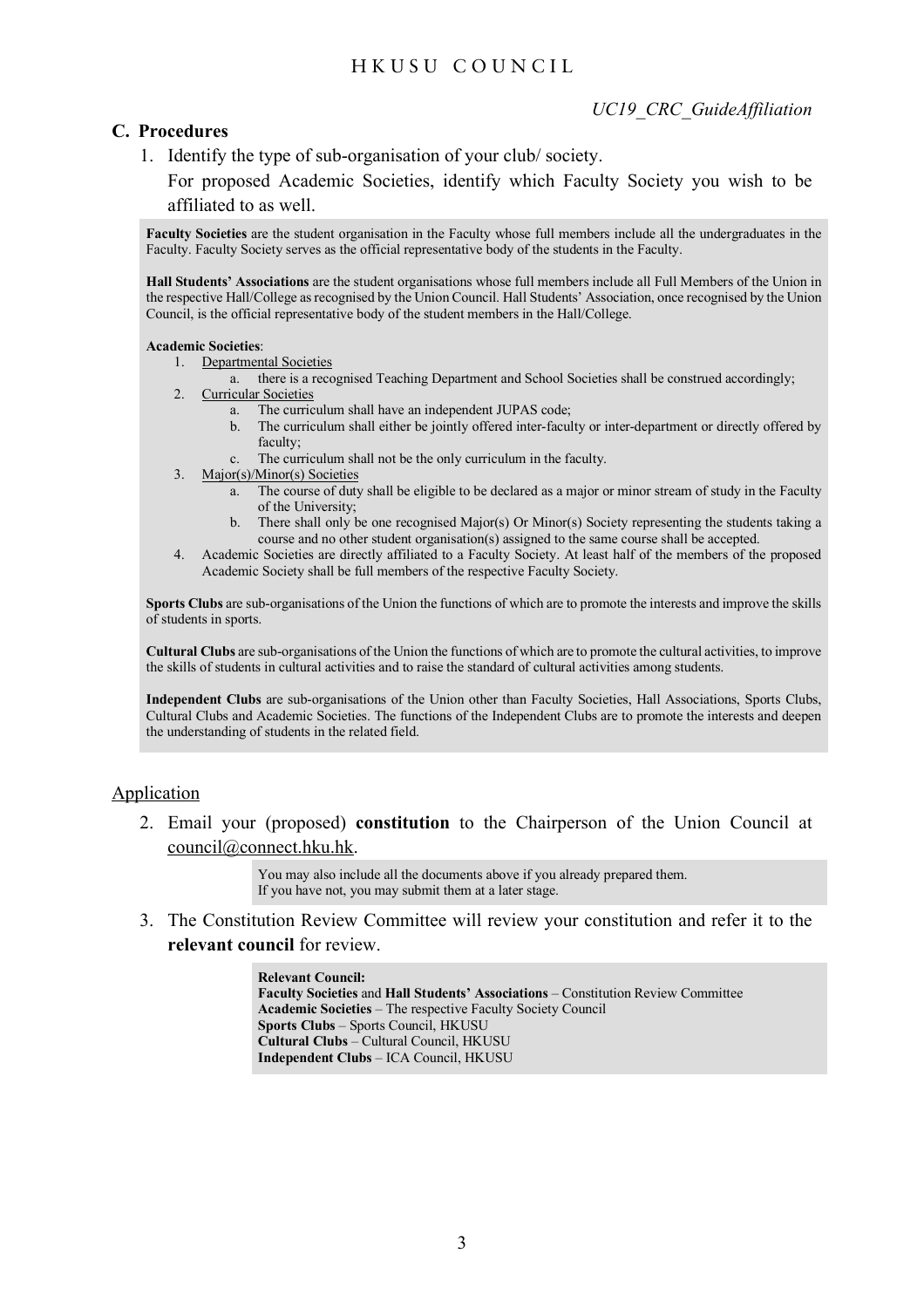## Review

- 4. The relevant council will review your application. You should submit the documents in Section B above to the **relevant council** at this stage if you have not already submitted them. You may be invited to appear before a committee to answer questions if necessary.
- 5. The relevant council must submit a report and recommendation to the Constitution Review Committee within 6 months (the period is discretionary of the Committee).

## Committee

6. The Constitution Review Committee will consider the application with the recommendation. You will be invited to appear before the Committee to answer questions if necessary.

If the Constitution Review Committee rejects your application, the process ends here, you may apply again in the next session of the Union Council (i.e.: after February of each year)

### Ratification

- 7. If the Constitution Review Committee approves your application, a General Meeting of your society/ club shall be held within 8 weeks.
	- 1. The **relevant council** will assist you in convening the General Meeting. Usually, a member of the council/ the chairperson will be assigned to assist you in meeting the requirements.
	- 2. The following agenda shall be discussed:
		- **a. To receive and adopt the amended constitution of the proposed Union sub-organisation;**
			- i. The constitution should be the same as approved by the Constitution Review Committee.
				- ii. The name of your club/ society should include "HKUSU", thissignifiesthat your members approve the affiliation to the Union. For Academic Societies, the name should also include the initials of the Faculty Society of which you are affiliated to. (Eg.: American Society, AA, HKUSU)
			- iii. If the amendment fails to pass, the process ends here.
		- **b. To elect the executive committee members (if applicable);**
			- i. If there are already executive committee members, the members are ratified by the General Meeting to provide legitimacy.
		- **c. To receive and adopt the Year Plan and Financial Budget;**
			- i. It should be the same version as submitted with minor amendments only.
		- **d. To authorise the Chairperson (or equivalent) and Financial Secretary (or equivalent) to be in charge of the official bank account of the proposed Union sub-organisation (if applicable);** and **e. Any Other Business**
		-

For **Academic Societies**, you should notify the Chairperson of the Faculty Society Council after the General Meeting is successfully held.

a. Your application will then proceed to the council/ General Meeting/ General Polling of the Faculty Society (as required by their constitution) for approval. After the approval, the Chairperson of the Faculty Society council shall notify the Chairperson of the Constitution Review Committee.

For **other clubs/ societies**, you should notify the Chairperson of the Constitution Review Committee after the General Meeting is successfully held.

The Chairperson of the Constitution Review Committee will then refer your application to the Union Council.